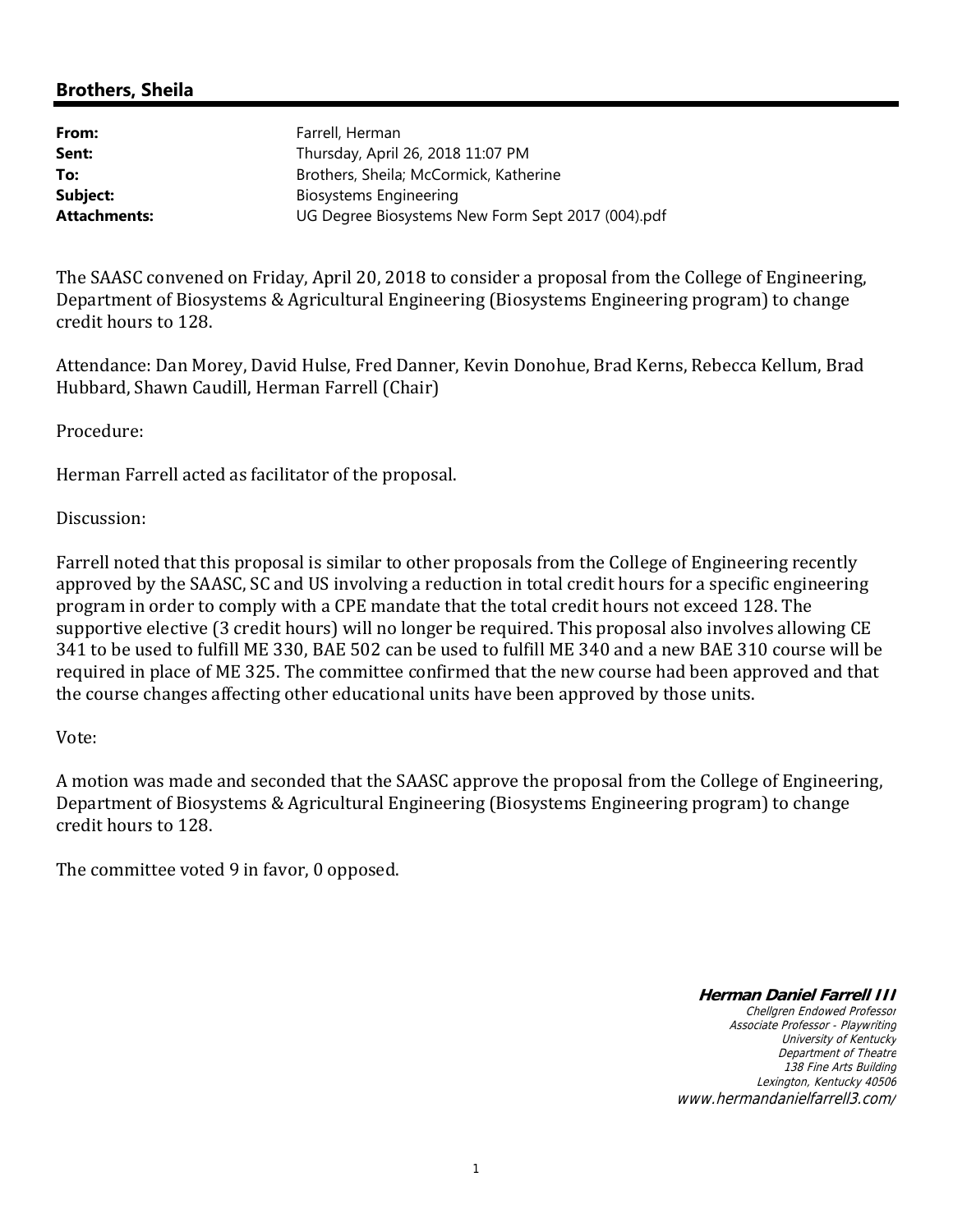*PLEASE NOTE: To ensure that a series of changes to an existing degree program does not essentially create a new program, the Southern Association for the Accreditation of Colleges and Schools (SACS) requires submission of its Substantive Change Checklist for every program change. Prior to college-level review, you must fill out and submit the [SACS Substantive Change Checklist](http://www.uky.edu/ie/sites/www.uky.edu.ie/files/uploads/SACSCOC_SubChange%20Checklist%20%288%29.doc) to the Office of Institutional Effectiveness. Contact Institutional Effectiveness [\(institutionaleffectiveness@uky.edu\)](mailto:institutionaleffectiveness@uky.edu?subject=Question%20RE%20Change%20Undergraduate%20Program%20Form) for assistance.*

*Once approved at the college level, your college will send the proposal to the appropriate Senate academic council (HCCC and/or UC) for review and approval. Once approved at the academic council level, the academic council will send your proposal to the Senate Council office for additional review and then a 10-day posting online, during which senators review on their own and have an option to register an objection if they so desire. If no objection is raised to the Senate Council Office within ten days of the posting the proposal, then the program change is approved. The Senate Council Office will report approvals to the Provost, Registrar and other appropriate entities, including the contact person.*

For every proposed change, you MUST also include the existing requirement.

| <b>SUMMARY OF CHANGES</b> |                                                                                    |              |                               |                                                                                                      |  |                                 |                      |  |                                       |  |  |
|---------------------------|------------------------------------------------------------------------------------|--------------|-------------------------------|------------------------------------------------------------------------------------------------------|--|---------------------------------|----------------------|--|---------------------------------------|--|--|
| Check all that apply.     |                                                                                    |              |                               |                                                                                                      |  |                                 |                      |  |                                       |  |  |
| $\boxtimes$ Courses       |                                                                                    | Program name |                               | $\boxtimes$ Total required credit hours                                                              |  |                                 |                      |  | Student learning outcomes             |  |  |
|                           | Criteria for admissions/progression/termination<br>Certificate assessment<br>Other |              |                               |                                                                                                      |  |                                 |                      |  |                                       |  |  |
|                           |                                                                                    |              |                               |                                                                                                      |  |                                 |                      |  |                                       |  |  |
|                           | 1. General Information                                                             |              |                               |                                                                                                      |  |                                 |                      |  |                                       |  |  |
| 1a                        |                                                                                    |              |                               | Date of contact with Institutional Effectiveness $(IE)^1$ :                                          |  | $9 - 20 - 17$                   |                      |  |                                       |  |  |
|                           |                                                                                    |              |                               | $\boxtimes$ Appended to the end of this form is a PDF of the reply from Institutional Effectiveness. |  |                                 |                      |  |                                       |  |  |
|                           |                                                                                    |              |                               |                                                                                                      |  |                                 |                      |  |                                       |  |  |
| 1 <sub>b</sub>            | College <sup>2</sup> :                                                             | Engineering  |                               |                                                                                                      |  | Department <sup>2</sup> :       |                      |  | Biosystems & Agricultural Engineering |  |  |
|                           |                                                                                    |              |                               |                                                                                                      |  |                                 |                      |  |                                       |  |  |
| 1 <sub>c</sub>            | CIP code <sup>3</sup> :                                                            | 14.0301      |                               |                                                                                                      |  | Today's Date:<br>8/28/2017      |                      |  |                                       |  |  |
|                           |                                                                                    |              |                               |                                                                                                      |  |                                 |                      |  |                                       |  |  |
| 1 <sub>d</sub>            | Current major name:<br>(Biology, Design, etc.)                                     |              | <b>Biosystems Engineering</b> |                                                                                                      |  |                                 | Proposed major name: |  | <b>Biosystems Engineering</b>         |  |  |
|                           |                                                                                    |              |                               |                                                                                                      |  |                                 |                      |  |                                       |  |  |
| 1e                        | <b>Current Degree</b><br>(BA, BFA, etc.):                                          | <b>BSBN</b>  |                               |                                                                                                      |  | Proposed degree:<br><b>BSBN</b> |                      |  |                                       |  |  |
|                           |                                                                                    |              |                               |                                                                                                      |  |                                 |                      |  |                                       |  |  |
| 1 <sub>f</sub>            |                                                                                    |              |                               | Will there be any changes regarding a track(s) for the program?                                      |  |                                 |                      |  | No $\boxtimes$<br>Yes                 |  |  |
|                           |                                                                                    |              |                               |                                                                                                      |  |                                 |                      |  |                                       |  |  |
| 1 <sub>g</sub>            | Accrediting agency, if applicable:                                                 |              |                               | ABET (Accrediation Board for Engineering Technology)                                                 |  |                                 |                      |  |                                       |  |  |
|                           |                                                                                    |              |                               |                                                                                                      |  |                                 |                      |  |                                       |  |  |
| 1 <sub>h</sub>            |                                                                                    |              |                               | Date of most recent periodic program review for this degree:                                         |  |                                 | <b>Fall 2018</b>     |  |                                       |  |  |
|                           |                                                                                    |              |                               |                                                                                                      |  |                                 |                      |  |                                       |  |  |
| 1 <sub>i</sub>            | Requested effective date:                                                          |              | $\bowtie$                     | Fall semester following approval.                                                                    |  |                                 | <b>OR</b>            |  | Specific Date <sup>4</sup> : Fall 20  |  |  |
|                           |                                                                                    |              |                               |                                                                                                      |  |                                 |                      |  |                                       |  |  |

## **CHANGE** UNDERGRADUATE DEGREE PROGRAM **EXAMPLE 2008 PAGE 1 OF 8 PAGE 1 OF 8**

<sup>&</sup>lt;sup>1</sup> Prior to college-level review, you must fill out and submit the SACS Substantive Change Checklist to the Office of Institutional Effectiveness. You can reach Institutional Effectiveness by phone or email (257-2873 or *institutionaleffectiveness@uky.edu*). <sup>2</sup> It is not possible to change the home academic unit of a degree program via this form. To change the home unit, visit

<http://www.uky.edu/faculty/senate> and search for forms related to academic organizational structure.

<sup>&</sup>lt;sup>3</sup> The CIP code is provided by Institutional Effectiveness. If a different CIP code is necessary, the program may undergo a review similar to the new program approval process.

<sup>&</sup>lt;sup>4</sup> No program change(s) will be effective until all approvals are received.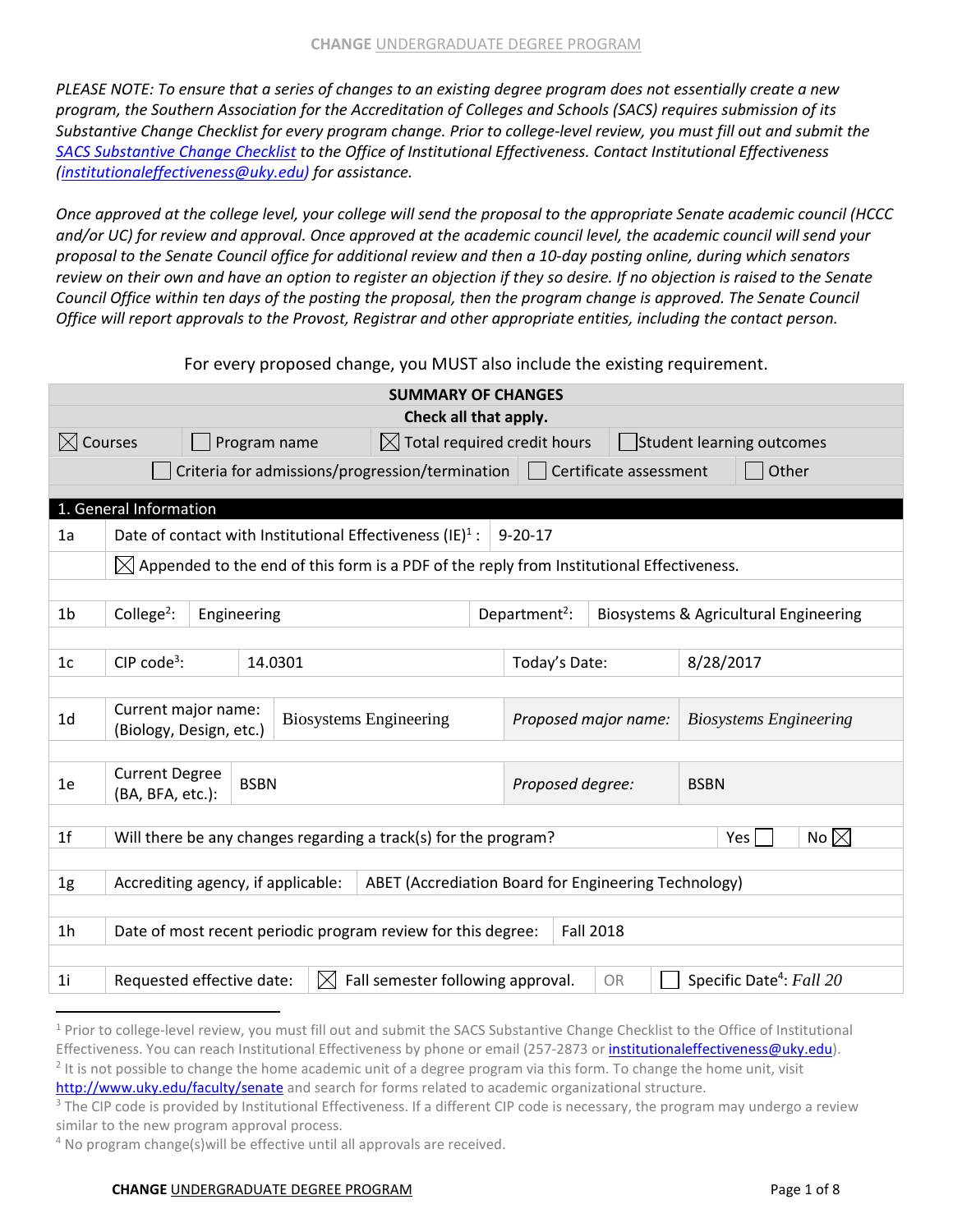| 1j             | Contact person name:                                                                                                                                                                                                                                                                                                                                                                                                                                                                                                                                                     | Czarena Crofcheck                                                                                                 |            | Phone / Email: | 8-4349 / crofcheck@uky.edu |                 |          |  |  |  |
|----------------|--------------------------------------------------------------------------------------------------------------------------------------------------------------------------------------------------------------------------------------------------------------------------------------------------------------------------------------------------------------------------------------------------------------------------------------------------------------------------------------------------------------------------------------------------------------------------|-------------------------------------------------------------------------------------------------------------------|------------|----------------|----------------------------|-----------------|----------|--|--|--|
|                | 2. Overview of Changes                                                                                                                                                                                                                                                                                                                                                                                                                                                                                                                                                   |                                                                                                                   |            |                |                            |                 |          |  |  |  |
| 2a             | word limit)                                                                                                                                                                                                                                                                                                                                                                                                                                                                                                                                                              | Describe the rationale for the changes, including results from the most recent program review if applicable. (450 |            |                |                            |                 |          |  |  |  |
|                | The supporting (free) elective is being dropped, such that our minimum number of credits to graduate is at 128.<br>A new BAE course, BAE 310 Heat and Mass Transfer in Biosystems Engineering, will be required in place of<br>ME 325 Elements of Heat Transfer. The students in biosystems engineering will benefit from having mass<br>transfer included in this course, which is typically taught in biosystems engineering programs across the country.<br>We are also changing the requirement that students take ME 330 (3 credits) instead of CE 341 (4 credits). |                                                                                                                   |            |                |                            |                 |          |  |  |  |
| 2 <sub>b</sub> |                                                                                                                                                                                                                                                                                                                                                                                                                                                                                                                                                                          | Use the fields below, as applicable, to identify the areas in which changes will be made.                         |            |                |                            |                 |          |  |  |  |
|                |                                                                                                                                                                                                                                                                                                                                                                                                                                                                                                                                                                          |                                                                                                                   |            |                | Current                    |                 | Proposed |  |  |  |
| i.             | <b>Credit Hours of Premajor Courses:</b>                                                                                                                                                                                                                                                                                                                                                                                                                                                                                                                                 |                                                                                                                   |            |                | 44                         |                 | 44       |  |  |  |
| ii.            | <b>Credit Hours of Preprofessional Courses:</b>                                                                                                                                                                                                                                                                                                                                                                                                                                                                                                                          |                                                                                                                   |            |                |                            |                 |          |  |  |  |
| iii.           |                                                                                                                                                                                                                                                                                                                                                                                                                                                                                                                                                                          | <b>Credit Hours of Major Core Course Requirements</b>                                                             |            |                | 49                         |                 | 48       |  |  |  |
| iv.            | Minimum Credit Hours of Guided Electives:                                                                                                                                                                                                                                                                                                                                                                                                                                                                                                                                |                                                                                                                   |            |                | 21                         |                 | 21       |  |  |  |
| v.             | Minimum Credit Hours of Free Electives:                                                                                                                                                                                                                                                                                                                                                                                                                                                                                                                                  |                                                                                                                   |            |                | 3                          |                 | 0        |  |  |  |
| vi.            | Credit Hours for Track 1 (name):                                                                                                                                                                                                                                                                                                                                                                                                                                                                                                                                         |                                                                                                                   |            |                |                            |                 |          |  |  |  |
| vii.           | Credit Hours for Track 2 (name):                                                                                                                                                                                                                                                                                                                                                                                                                                                                                                                                         |                                                                                                                   |            |                |                            |                 |          |  |  |  |
| viii.          | Credit Hours for Track 3 (name):                                                                                                                                                                                                                                                                                                                                                                                                                                                                                                                                         |                                                                                                                   |            |                |                            |                 |          |  |  |  |
| ix.            | Credit Hours for Track 4 (name):                                                                                                                                                                                                                                                                                                                                                                                                                                                                                                                                         |                                                                                                                   |            |                |                            |                 |          |  |  |  |
| x.             | Credit Hours for Track 5 (name):                                                                                                                                                                                                                                                                                                                                                                                                                                                                                                                                         |                                                                                                                   |            |                |                            |                 |          |  |  |  |
| xi.            | Credit Hours for Required Minor:                                                                                                                                                                                                                                                                                                                                                                                                                                                                                                                                         |                                                                                                                   |            |                |                            |                 |          |  |  |  |
| xii.           | Total Credit Hours Required by Level:                                                                                                                                                                                                                                                                                                                                                                                                                                                                                                                                    |                                                                                                                   | 100-level: |                |                            |                 |          |  |  |  |
|                |                                                                                                                                                                                                                                                                                                                                                                                                                                                                                                                                                                          |                                                                                                                   | 200-level: |                |                            |                 |          |  |  |  |
|                |                                                                                                                                                                                                                                                                                                                                                                                                                                                                                                                                                                          |                                                                                                                   | 300-level: |                |                            |                 |          |  |  |  |
|                |                                                                                                                                                                                                                                                                                                                                                                                                                                                                                                                                                                          |                                                                                                                   | 400-level: |                |                            |                 |          |  |  |  |
|                |                                                                                                                                                                                                                                                                                                                                                                                                                                                                                                                                                                          |                                                                                                                   | 500-level: |                |                            |                 |          |  |  |  |
|                |                                                                                                                                                                                                                                                                                                                                                                                                                                                                                                                                                                          |                                                                                                                   |            |                |                            |                 |          |  |  |  |
|                |                                                                                                                                                                                                                                                                                                                                                                                                                                                                                                                                                                          | TOTAL CREDIT HOURS REQUIRED FOR GRADUATION:                                                                       |            |                | <u>132</u>                 |                 | 128      |  |  |  |
| XV.            |                                                                                                                                                                                                                                                                                                                                                                                                                                                                                                                                                                          | If the total hours required for graduation have changed, explain below. (150 word limit)                          |            |                |                            |                 |          |  |  |  |
|                | The supporting (free) elective is being dropped, such that our minimum number of credits to graduate is at 128.<br>A new BAE course, BAE 310 Heat and Mass Transfer in Biosystems Engineering, will be required in place of ME<br>325 Elements of Heat Transfer. The students in biosystems engineering will benefit from having mass transfer<br>included in this course, which is typically taught in biosystems engineering programs across the country.                                                                                                              |                                                                                                                   |            |                |                            |                 |          |  |  |  |
| 2c             | unit?                                                                                                                                                                                                                                                                                                                                                                                                                                                                                                                                                                    | Will the requested change(s) result in the use of courses from another educational                                |            |                |                            | Yes $\boxtimes$ | No       |  |  |  |
|                |                                                                                                                                                                                                                                                                                                                                                                                                                                                                                                                                                                          | If "Yes," describe generally the courses and how they will used.                                                  |            |                |                            |                 |          |  |  |  |
|                | ME 330 is a required course in the Biosystems Engineering curriculum. However, CE 341 is an accepted<br>substitution.                                                                                                                                                                                                                                                                                                                                                                                                                                                    |                                                                                                                   |            |                |                            |                 |          |  |  |  |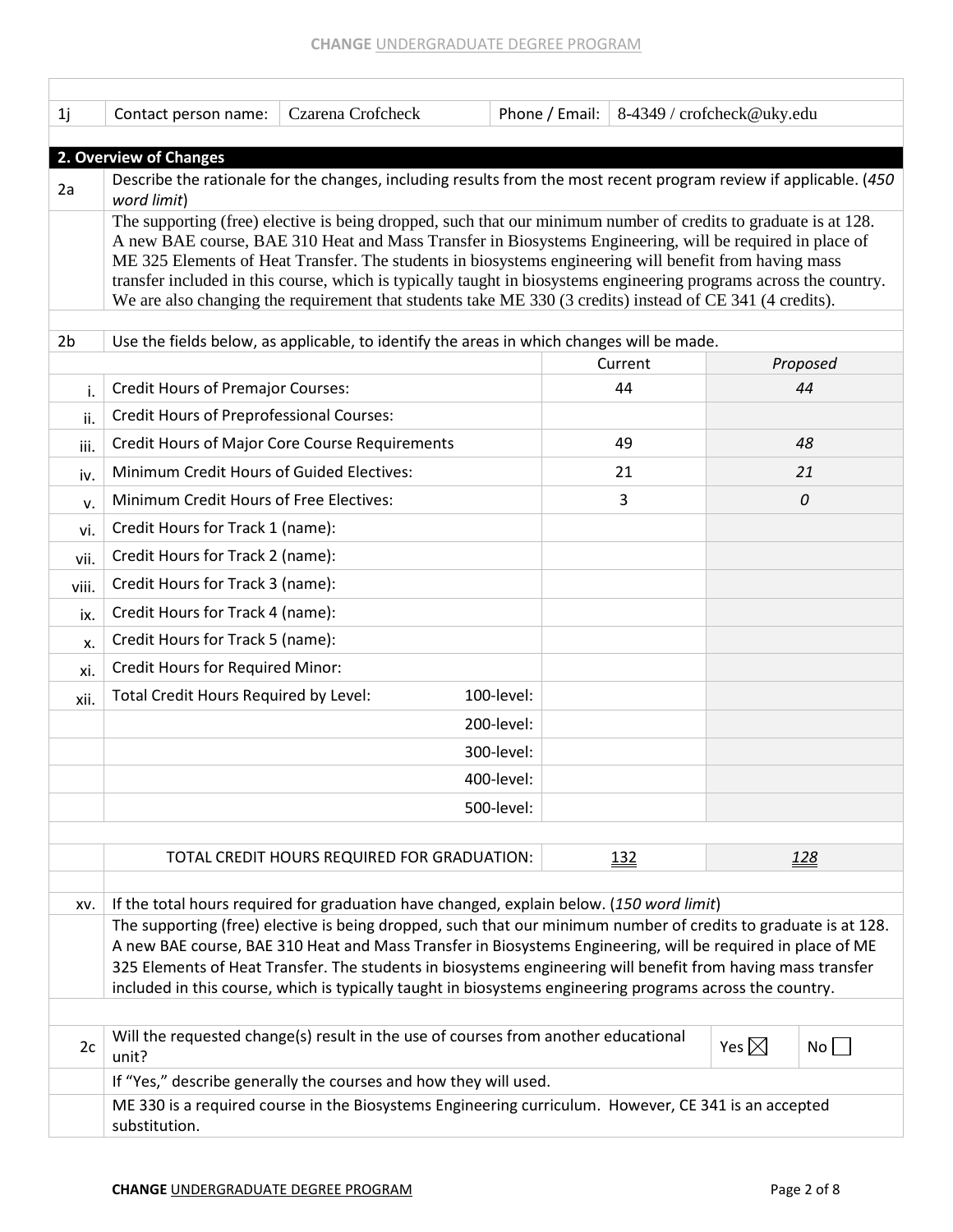|     | If "Yes," two pieces of supporting documentation are required.                                                                                                                                                                             |                    |         |             |     |                         |  |  |  |  |  |  |
|-----|--------------------------------------------------------------------------------------------------------------------------------------------------------------------------------------------------------------------------------------------|--------------------|---------|-------------|-----|-------------------------|--|--|--|--|--|--|
|     | $\boxtimes$ Check to confirm that appended to the end of this form is a letter of support from the appropriate<br>chair/director <sup>5</sup> of each unit from which individual courses will be used.                                     |                    |         |             |     |                         |  |  |  |  |  |  |
|     | $\boxtimes$ Check to confirm that appended to the end of this form is verification that the chair/director of each<br>affected unit has consent from the faculty members of the unit. This typically takes the form of meeting<br>minutes. |                    |         |             |     |                         |  |  |  |  |  |  |
|     | No $\boxtimes$<br>Will the proposed change(s) affect an associated minor?<br>Yes  <br>2d                                                                                                                                                   |                    |         |             |     |                         |  |  |  |  |  |  |
|     | If "Yes," the department must also submit a change form to change the minor.                                                                                                                                                               |                    |         |             |     |                         |  |  |  |  |  |  |
|     |                                                                                                                                                                                                                                            |                    |         |             |     |                         |  |  |  |  |  |  |
|     | 3. Course Sharing                                                                                                                                                                                                                          |                    |         |             |     |                         |  |  |  |  |  |  |
| За. | Will the requested changes result in the use of courses from another unit?                                                                                                                                                                 |                    |         |             | Yes | No $\boxtimes$          |  |  |  |  |  |  |
|     | If "Yes," describe generally the courses and how they will used.                                                                                                                                                                           |                    |         |             |     |                         |  |  |  |  |  |  |
|     | If "Yes," two pieces of supporting documentation are required.                                                                                                                                                                             |                    |         |             |     |                         |  |  |  |  |  |  |
|     |                                                                                                                                                                                                                                            |                    |         |             |     |                         |  |  |  |  |  |  |
|     | $\Box$ Check to confirm that appended to the end of this form is a letter of support from the other units'                                                                                                                                 |                    |         |             |     |                         |  |  |  |  |  |  |
|     | chair/director <sup>6</sup> from which individual courses will be used.                                                                                                                                                                    |                    |         |             |     |                         |  |  |  |  |  |  |
|     | Check to confirm that appended to the end of this form is verification that the chair/director of the other                                                                                                                                |                    |         |             |     |                         |  |  |  |  |  |  |
|     | unit has consent from the faculty members of the unit. This typically takes the form of meeting minutes.                                                                                                                                   |                    |         |             |     |                         |  |  |  |  |  |  |
|     |                                                                                                                                                                                                                                            |                    |         |             |     |                         |  |  |  |  |  |  |
|     | <b>3. UK Core Courses</b>                                                                                                                                                                                                                  |                    |         |             |     |                         |  |  |  |  |  |  |
| 3a  | Are there any proposed changes to the UK Core requirements for the program? (If<br>"Yes," indicate and proceed to next question. If "No," indicate and proceed to 4a.)                                                                     |                    |         |             | Yes | No $\boxtimes$          |  |  |  |  |  |  |
|     | If "Yes," note the specific changes in the grid below.                                                                                                                                                                                     |                    |         |             |     |                         |  |  |  |  |  |  |
|     |                                                                                                                                                                                                                                            | Current            | Current | Proposed    |     |                         |  |  |  |  |  |  |
|     | <b>UK Core Area</b>                                                                                                                                                                                                                        | Course             | Credits | Course      |     | <b>Proposed Credits</b> |  |  |  |  |  |  |
|     | I. Intellectual Inquiry                                                                                                                                                                                                                    |                    |         |             |     |                         |  |  |  |  |  |  |
|     | Arts and Creativity                                                                                                                                                                                                                        |                    |         |             |     |                         |  |  |  |  |  |  |
|     | <b>Humanities</b>                                                                                                                                                                                                                          |                    |         |             |     |                         |  |  |  |  |  |  |
|     | <b>Social Sciences</b>                                                                                                                                                                                                                     |                    |         |             |     |                         |  |  |  |  |  |  |
|     | Natural/Physical/Mathematical                                                                                                                                                                                                              |                    |         |             |     |                         |  |  |  |  |  |  |
|     | II. Composition and Communication                                                                                                                                                                                                          |                    |         |             |     |                         |  |  |  |  |  |  |
|     | <b>Composition and Communication I</b>                                                                                                                                                                                                     | <b>CIS/WRD 110</b> | 3       | CIS/WRD 110 |     | $\mathfrak{Z}$          |  |  |  |  |  |  |
|     | <b>Composition and Communication II</b>                                                                                                                                                                                                    | <b>CIS/WRD 111</b> | 3       | CIS/WRD 111 |     | 3                       |  |  |  |  |  |  |
|     | III. Quantitative Reasoning                                                                                                                                                                                                                |                    |         |             |     |                         |  |  |  |  |  |  |
|     | <b>Quantitative Foundations</b>                                                                                                                                                                                                            |                    |         |             |     |                         |  |  |  |  |  |  |
|     | <b>Statistical Inferential Reasoning</b>                                                                                                                                                                                                   |                    |         |             |     |                         |  |  |  |  |  |  |
|     | IV. Citizenship (one course in each area)                                                                                                                                                                                                  |                    |         |             |     |                         |  |  |  |  |  |  |
|     | Community, Culture & Citizenship in USA                                                                                                                                                                                                    |                    |         |             |     |                         |  |  |  |  |  |  |
|     |                                                                                                                                                                                                                                            |                    |         |             |     |                         |  |  |  |  |  |  |

<sup>&</sup>lt;sup>5</sup> A dean may submit a letter only when there is no educational unit below the college level, i.e. there is no department/school. <sup>6</sup> A dean may submit a letter only when there is no educational unit below the college level, i.e. there is no department/school.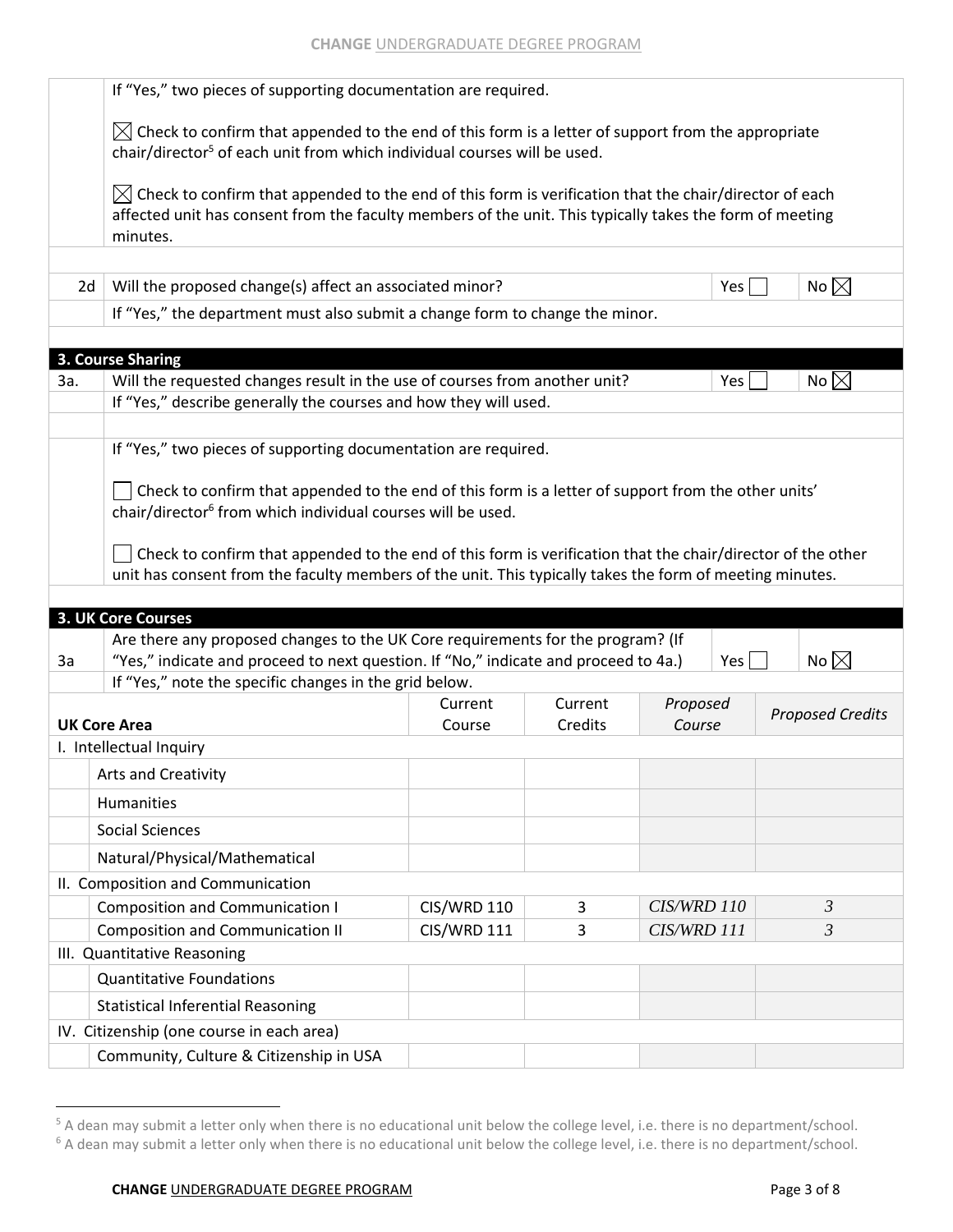## **CHANGE** UNDERGRADUATE DEGREE PROGRAM

|          | <b>Global Dynamics</b>  |                                                                                                                                                                                |          |        |                                       |          |                 |                            |
|----------|-------------------------|--------------------------------------------------------------------------------------------------------------------------------------------------------------------------------|----------|--------|---------------------------------------|----------|-----------------|----------------------------|
|          |                         |                                                                                                                                                                                |          |        |                                       |          |                 |                            |
|          |                         | <b>Total UK Core Hours</b>                                                                                                                                                     |          |        |                                       |          |                 |                            |
|          |                         |                                                                                                                                                                                |          |        |                                       |          |                 |                            |
| 3b       |                         | Provide the Bulletin language about UK Core.                                                                                                                                   |          |        |                                       |          |                 |                            |
|          |                         |                                                                                                                                                                                |          |        |                                       |          |                 |                            |
|          |                         |                                                                                                                                                                                |          |        |                                       |          |                 |                            |
|          |                         | 4. Graduation Composition and Communication Requirement                                                                                                                        |          |        |                                       |          |                 |                            |
| 4a       |                         | Will the Graduation Composition and Communication requirement be changed? (If<br>"Yes," indicate and proceed to next question. If "No," indicate and proceed to 5a.)           |          |        |                                       |          | $Yes \mid \mid$ | No $\boxtimes$             |
|          |                         | If "Yes," note the specific changes below, including changes to credit hours.                                                                                                  |          |        |                                       |          |                 |                            |
|          |                         |                                                                                                                                                                                |          |        |                                       |          |                 |                            |
|          |                         | If the course(s) used are from outside the home unit, one piece of supporting documentation is required.                                                                       |          |        |                                       |          |                 |                            |
|          |                         |                                                                                                                                                                                |          |        |                                       |          |                 |                            |
|          |                         | Check to confirm that appended to the end of this form is a letter of support from the other units'<br>chair/director <sup>7</sup> from which individual courses will be used. |          |        |                                       |          |                 |                            |
|          |                         | Current                                                                                                                                                                        |          |        |                                       | Proposed |                 |                            |
| i.       |                         | Single course in home unit:                                                                                                                                                    |          |        | Single course in home unit:           |          |                 |                            |
| ii.      |                         | Multiple courses in home unit.                                                                                                                                                 |          |        | Multiple courses in home unit.        |          |                 |                            |
| iii.     |                         | Single course outside home unit.                                                                                                                                               |          |        | Single course outside home unit.      |          |                 |                            |
| iv.      |                         | Multiple courses outside home unit.                                                                                                                                            |          |        | Multiple courses outside home unit.   |          |                 |                            |
| v.       |                         | Course(s) inside & outside home unit.                                                                                                                                          |          |        | Course(s) inside & outside home unit. |          |                 |                            |
|          |                         |                                                                                                                                                                                |          |        |                                       |          |                 |                            |
| 4b       |                         | Provide the Bulletin language about GCCR below.                                                                                                                                |          |        |                                       |          |                 |                            |
|          |                         |                                                                                                                                                                                |          |        |                                       |          |                 |                            |
|          |                         |                                                                                                                                                                                |          |        |                                       |          |                 |                            |
|          | 5. Other Course Changes | Will the college-level requirements change? (If "Yes," indicate and note the specific                                                                                          |          |        |                                       |          |                 |                            |
| 5a       |                         | changes in the grid below. If "No," indicate and proceed to question 5c.)                                                                                                      |          |        |                                       |          | Yes             | No $\boxtimes$             |
|          |                         | Current                                                                                                                                                                        |          |        |                                       | Proposed |                 |                            |
|          |                         | Standard college requirement                                                                                                                                                   |          |        | Standard college requirement          |          |                 |                            |
|          |                         | Specific course                                                                                                                                                                |          |        | Specific course                       |          |                 |                            |
| Prefix & | Credit                  | Title                                                                                                                                                                          | Prefix & | Credit |                                       | Title    |                 | Course Status <sup>8</sup> |
| Nmbr     | <b>Hrs</b>              |                                                                                                                                                                                | Nmbr     | Hrs    |                                       |          |                 |                            |
|          |                         |                                                                                                                                                                                |          |        |                                       |          | Select one      |                            |
|          |                         |                                                                                                                                                                                |          |        |                                       |          | Select one      |                            |
|          |                         |                                                                                                                                                                                |          |        |                                       |          | Select one      |                            |
|          |                         |                                                                                                                                                                                |          |        |                                       |          |                 |                            |
| 5b       |                         | Will the existing language in the Bulletin about college-level requirements change?                                                                                            |          |        |                                       |          | Yes             | No                         |
|          |                         | If "Yes," provide the new language below.                                                                                                                                      |          |        |                                       |          |                 |                            |
|          |                         |                                                                                                                                                                                |          |        |                                       |          |                 |                            |

 $^7$  A dean may submit a letter only when there is no educational unit below the college level, i.e. there are no departments/schools. 8 Use the drop-down list to indicate if the course is a new course ("new"), an existing course that will change ("change"), or if the course is an existing course that will not change ("no change").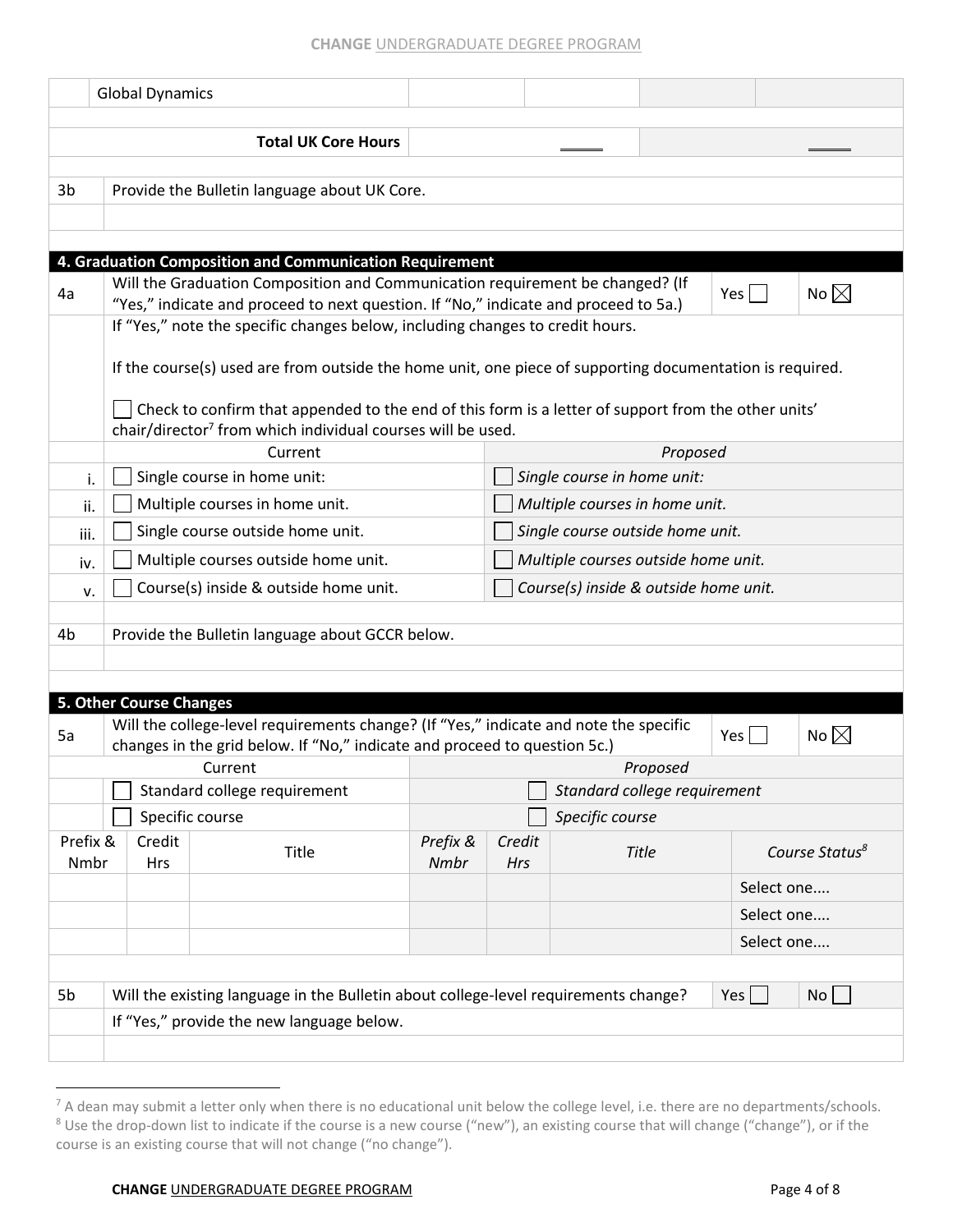| 5c               |                                                                                                                  | Will the pre-major or pre-professional course requirements change? (If "Yes,"<br>indicate and note the specific changes in the grid below. If "No," indicate and<br>proceed to question 5e.) |                  |                      |                                                | No $\boxtimes$<br>Yes $\Box$ |  |  |
|------------------|------------------------------------------------------------------------------------------------------------------|----------------------------------------------------------------------------------------------------------------------------------------------------------------------------------------------|------------------|----------------------|------------------------------------------------|------------------------------|--|--|
|                  |                                                                                                                  | Current                                                                                                                                                                                      |                  |                      | Proposed                                       |                              |  |  |
| Prefix &<br>Nmbr | Prefix &<br>Credit<br>Credit<br>Course Status <sup>9</sup><br>Title<br><b>Title</b><br>Nmbr<br>Hrs<br><b>Hrs</b> |                                                                                                                                                                                              |                  |                      |                                                |                              |  |  |
|                  |                                                                                                                  |                                                                                                                                                                                              |                  |                      |                                                | Select one                   |  |  |
|                  |                                                                                                                  |                                                                                                                                                                                              |                  |                      |                                                | Select one                   |  |  |
|                  |                                                                                                                  |                                                                                                                                                                                              |                  |                      |                                                | Select one                   |  |  |
|                  |                                                                                                                  |                                                                                                                                                                                              |                  |                      |                                                | Select one                   |  |  |
|                  |                                                                                                                  |                                                                                                                                                                                              |                  |                      |                                                | Select one                   |  |  |
|                  |                                                                                                                  |                                                                                                                                                                                              |                  |                      |                                                |                              |  |  |
| 5d               |                                                                                                                  | Provide the Bulletin language about pre-major or pre-professional courses below.                                                                                                             |                  |                      |                                                |                              |  |  |
|                  |                                                                                                                  |                                                                                                                                                                                              |                  |                      |                                                |                              |  |  |
|                  |                                                                                                                  |                                                                                                                                                                                              |                  |                      |                                                |                              |  |  |
| 5e               |                                                                                                                  | Will the major's core course requirements change? (If "Yes," indicate and note the<br>specific changes in the grid below. If "No," indicate and proceed to question 5g.)                     |                  |                      |                                                | Yes $\boxtimes$<br>No        |  |  |
|                  |                                                                                                                  | If "Yes," note the specific changes in the grid below.                                                                                                                                       |                  |                      |                                                |                              |  |  |
|                  |                                                                                                                  | Current                                                                                                                                                                                      |                  |                      | Proposed                                       |                              |  |  |
| Prefix &<br>Nmbr | Credit<br><b>Hrs</b>                                                                                             | <b>Title</b>                                                                                                                                                                                 | Prefix &<br>Nmbr | Credit<br><b>Hrs</b> | <b>Title</b>                                   | Course Status <sup>10</sup>  |  |  |
|                  |                                                                                                                  |                                                                                                                                                                                              |                  |                      |                                                | <b>New</b>                   |  |  |
| ME 325           | 3                                                                                                                | <b>Elements of Heat Transfer</b>                                                                                                                                                             | <b>BAE 310</b>   | 3                    | <b>Heat and Mass Transfer</b><br>in Biosystems |                              |  |  |
| CE 341           | 4                                                                                                                | Introduction to Fluid<br>mechanics                                                                                                                                                           | ME 330           | 3                    | Engineering<br><b>Fluid Mechanics</b>          | Change                       |  |  |
|                  |                                                                                                                  |                                                                                                                                                                                              |                  |                      |                                                | Select one                   |  |  |
|                  |                                                                                                                  |                                                                                                                                                                                              |                  |                      |                                                | Select one                   |  |  |
|                  |                                                                                                                  |                                                                                                                                                                                              |                  |                      |                                                | Select one                   |  |  |
|                  |                                                                                                                  |                                                                                                                                                                                              |                  |                      |                                                | Select one                   |  |  |
|                  |                                                                                                                  |                                                                                                                                                                                              |                  |                      |                                                | Select one                   |  |  |
|                  |                                                                                                                  |                                                                                                                                                                                              |                  |                      |                                                | Select one                   |  |  |
|                  |                                                                                                                  |                                                                                                                                                                                              |                  |                      |                                                | Select one                   |  |  |
|                  |                                                                                                                  |                                                                                                                                                                                              |                  |                      |                                                | Select one                   |  |  |
|                  |                                                                                                                  |                                                                                                                                                                                              |                  |                      |                                                | Select one                   |  |  |
|                  |                                                                                                                  |                                                                                                                                                                                              |                  |                      |                                                | Select one                   |  |  |
|                  |                                                                                                                  |                                                                                                                                                                                              |                  |                      |                                                | Select one                   |  |  |
|                  |                                                                                                                  |                                                                                                                                                                                              |                  |                      |                                                | Select one                   |  |  |

<sup>&</sup>lt;sup>9</sup> Use the drop-down list to indicate if the course is new, exists but will change, or exists but will not change.

<sup>&</sup>lt;sup>10</sup> Use the drop-down list to indicate if the course is new, exists but will change, or exists but will not change.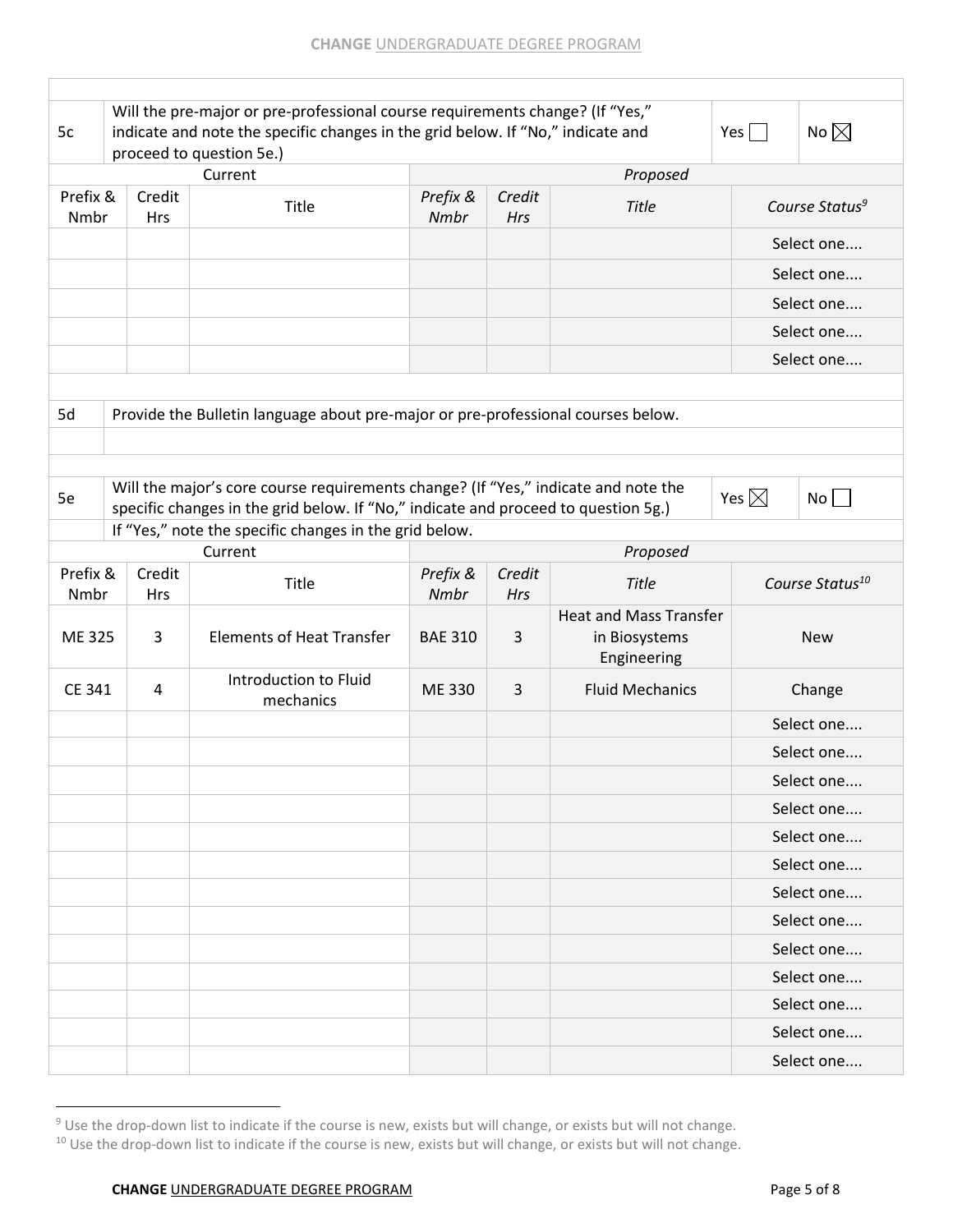| 5f       |            | Provide the Bulletin language for major core course requirements.                                                                              |          |        |              |                 |                             |
|----------|------------|------------------------------------------------------------------------------------------------------------------------------------------------|----------|--------|--------------|-----------------|-----------------------------|
|          |            | BAE 202 Statistical Inferences for Biosystems Engineering3                                                                                     |          |        |              |                 |                             |
|          |            |                                                                                                                                                |          |        |              |                 |                             |
|          |            |                                                                                                                                                |          |        |              |                 |                             |
|          |            |                                                                                                                                                |          |        |              |                 |                             |
|          |            |                                                                                                                                                |          |        |              |                 |                             |
|          |            |                                                                                                                                                |          |        |              |                 |                             |
|          |            |                                                                                                                                                |          |        |              |                 |                             |
|          |            |                                                                                                                                                |          |        |              |                 |                             |
|          |            |                                                                                                                                                |          |        |              |                 |                             |
|          |            |                                                                                                                                                |          |        |              |                 |                             |
|          |            |                                                                                                                                                |          |        |              |                 |                             |
|          |            |                                                                                                                                                |          |        |              |                 |                             |
|          |            |                                                                                                                                                |          |        |              |                 |                             |
|          |            |                                                                                                                                                |          |        |              |                 |                             |
|          |            | BAE 310 Heat and Mass Transfer in Biosystems3                                                                                                  |          |        |              |                 |                             |
|          |            | ME 340 Introduction of Mechanical Systems.*3                                                                                                   |          |        |              |                 |                             |
|          |            |                                                                                                                                                |          |        |              |                 |                             |
|          |            |                                                                                                                                                |          |        |              |                 |                             |
|          |            | PHY 242 General University Physics Laboratory 1                                                                                                |          |        |              |                 |                             |
|          |            |                                                                                                                                                |          |        |              |                 |                             |
|          |            |                                                                                                                                                |          |        |              |                 |                             |
|          |            | *CE 341 Introduction to Fluid Mechanics can be used to fulfill the requirement for ME 330 and BAE 502                                          |          |        |              |                 |                             |
|          |            | Modeling of Biological Systems can be used to fulfill the requirement for ME 340.                                                              |          |        |              |                 |                             |
|          |            |                                                                                                                                                |          |        |              |                 |                             |
|          |            |                                                                                                                                                |          |        |              |                 |                             |
| 5g       |            | Will the guided electives change? (If "Yes," indicate and note the specific changes in                                                         |          |        |              | Yes $\Box$      | No $\boxtimes$              |
|          |            | the grid below. If "No," indicate and proceed to question 5i.)<br>Current                                                                      |          |        | Proposed     |                 |                             |
| Prefix & | Credit     |                                                                                                                                                | Prefix & | Credit |              |                 |                             |
| Nmbr     | <b>Hrs</b> | Title                                                                                                                                          | Nmbr     | Hrs    | <b>Title</b> |                 | Course Status <sup>11</sup> |
|          |            |                                                                                                                                                |          |        |              |                 |                             |
|          |            |                                                                                                                                                |          |        |              |                 | Select one                  |
|          |            |                                                                                                                                                |          |        |              |                 | Select one                  |
|          |            |                                                                                                                                                |          |        |              |                 | Select one                  |
|          |            |                                                                                                                                                |          |        |              |                 | Select one                  |
|          |            |                                                                                                                                                |          |        |              |                 | Select one                  |
|          |            |                                                                                                                                                |          |        |              |                 | Select one                  |
|          |            |                                                                                                                                                |          |        |              |                 |                             |
| 5h       |            | Provide the Bulletin language for guided electives.                                                                                            |          |        |              |                 |                             |
|          |            |                                                                                                                                                |          |        |              |                 |                             |
|          |            |                                                                                                                                                |          |        |              |                 |                             |
|          |            |                                                                                                                                                |          |        |              |                 |                             |
| 5i       |            | Will the free electives change? (If "Yes," indicate and note the specific changes in the                                                       |          |        |              | Yes $\boxtimes$ | No                          |
|          |            | space below. If "No," indicate and proceed to question 5j.)<br>Dropping the free elective to reduce the total credits required for graduation. |          |        |              |                 |                             |

<sup>&</sup>lt;sup>11</sup> Use the drop-down list to indicate if the course is new, exists but will change, or exists but will not change.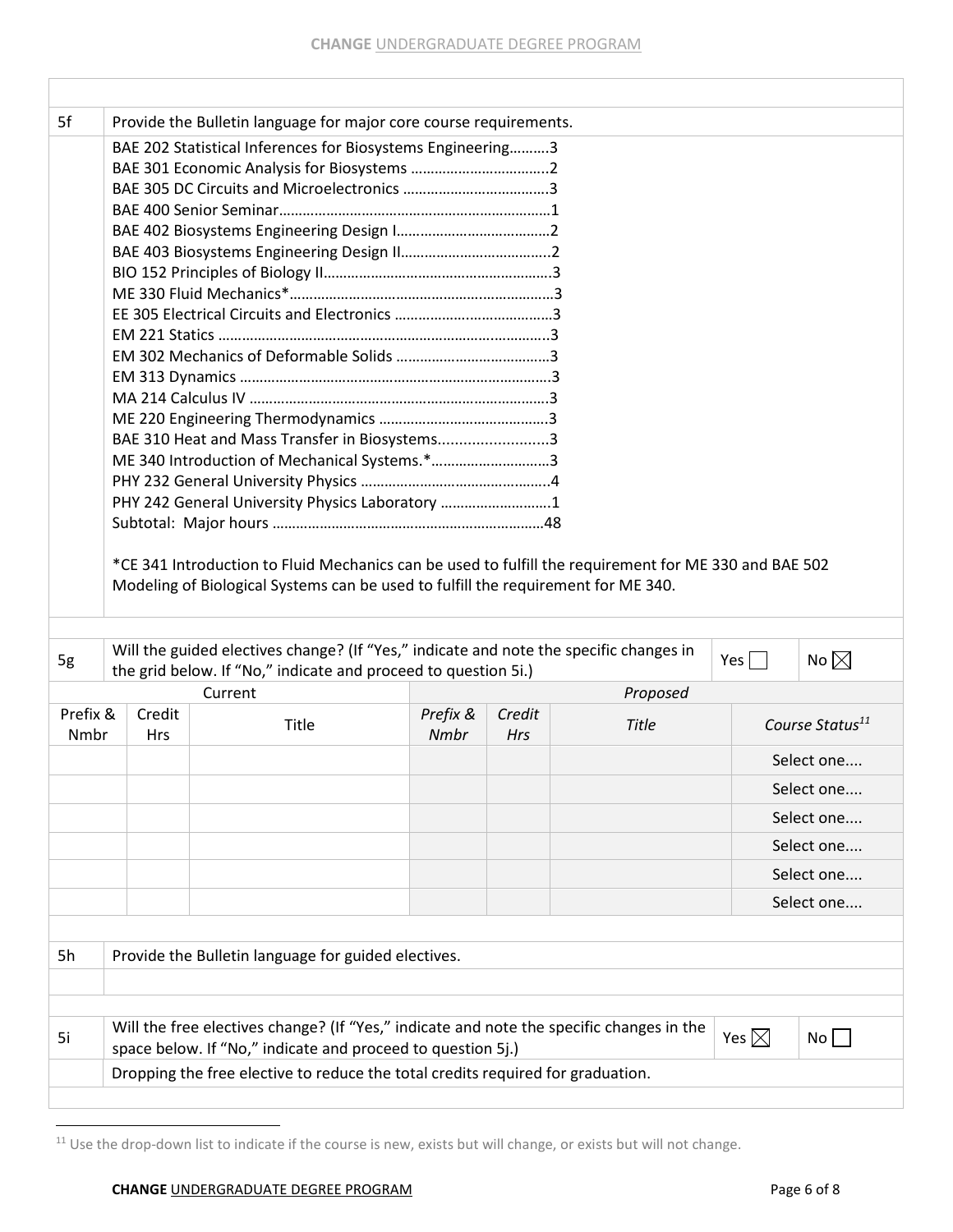| 5j                                       | Does the proposed change affect any track(s)? (If "Yes," note the specific changes<br>using the grid below. If "No," proceed to question 6.) |              | Yes                                                                                                                   | No $\boxtimes$       |                         |                      |                                |                             |                     |  |  |
|------------------------------------------|----------------------------------------------------------------------------------------------------------------------------------------------|--------------|-----------------------------------------------------------------------------------------------------------------------|----------------------|-------------------------|----------------------|--------------------------------|-----------------------------|---------------------|--|--|
|                                          | If more than one track is affected, click HERE for a template. Append a PDF for each affected track to the end of<br>this form.              |              |                                                                                                                       |                      |                         |                      |                                |                             |                     |  |  |
| Track Name:                              |                                                                                                                                              |              |                                                                                                                       |                      | <b>New Track</b>        | <b>Changed Track</b> |                                | <b>Deleted Track</b>        |                     |  |  |
|                                          |                                                                                                                                              | Current      |                                                                                                                       |                      |                         | Proposed             |                                |                             |                     |  |  |
| Prefix &<br>Credit<br>Nmbr<br><b>Hrs</b> |                                                                                                                                              | <b>Title</b> | Prefix &<br>Nmbr                                                                                                      | Credit<br>Hrs        | <b>Title</b>            |                      |                                | Course Status <sup>12</sup> |                     |  |  |
|                                          |                                                                                                                                              |              |                                                                                                                       |                      |                         |                      |                                |                             | Select one          |  |  |
|                                          |                                                                                                                                              |              |                                                                                                                       |                      |                         |                      |                                |                             | Select one          |  |  |
|                                          |                                                                                                                                              |              |                                                                                                                       |                      |                         |                      |                                |                             | Select one          |  |  |
|                                          |                                                                                                                                              |              |                                                                                                                       |                      |                         |                      |                                |                             | Select one          |  |  |
|                                          |                                                                                                                                              |              |                                                                                                                       |                      |                         |                      |                                |                             | Select one          |  |  |
|                                          |                                                                                                                                              |              |                                                                                                                       |                      |                         |                      |                                |                             | Select one          |  |  |
| 5k                                       |                                                                                                                                              |              | Provide the Bulletin language for the track.                                                                          |                      |                         |                      |                                |                             |                     |  |  |
|                                          |                                                                                                                                              |              |                                                                                                                       |                      |                         |                      |                                |                             |                     |  |  |
|                                          |                                                                                                                                              |              |                                                                                                                       |                      |                         |                      |                                |                             |                     |  |  |
|                                          | 6. Semester by Semester Program                                                                                                              |              |                                                                                                                       |                      |                         |                      |                                |                             |                     |  |  |
|                                          |                                                                                                                                              |              | List below the typical semester-by-semester program for the major. If multiple tracks are available, click HERE for a |                      |                         |                      |                                |                             |                     |  |  |
|                                          |                                                                                                                                              |              | template for additional tracks and append a PDF of each track's courses to the end of this form.                      |                      |                         |                      |                                |                             |                     |  |  |
|                                          |                                                                                                                                              |              | <b>EGR 101</b>                                                                                                        | 1                    |                         |                      | <b>EGR 103</b><br><b>MA114</b> |                             | $\overline{2}$<br>4 |  |  |
|                                          |                                                                                                                                              |              | <b>EGR 102</b>                                                                                                        | 2                    |                         | CIS/WRD 111          |                                |                             | $\mathfrak{Z}$      |  |  |
|                                          | <b>YEAR 1 - FALL:</b>                                                                                                                        |              | <b>CHE 105</b>                                                                                                        | 4                    | <b>YEAR 1-SPRING:</b>   |                      | <b>PHY 231</b>                 |                             | 4                   |  |  |
|                                          | (e.g. "BIO 103; 3 credits")                                                                                                                  |              | CIS/WRD 110                                                                                                           | 3                    |                         |                      | <b>PHY 241</b>                 |                             | 1                   |  |  |
|                                          |                                                                                                                                              |              | <b>MA113</b>                                                                                                          | 4                    |                         |                      | <b>UK</b> Core                 |                             | $\mathfrak{Z}$      |  |  |
|                                          |                                                                                                                                              |              | Total                                                                                                                 | 14                   |                         |                      | <b>Total</b>                   |                             | 17                  |  |  |
|                                          |                                                                                                                                              |              | <b>BAE 200</b>                                                                                                        | 3                    |                         |                      | <b>BAE 202</b>                 |                             | $\mathfrak{Z}$      |  |  |
|                                          |                                                                                                                                              |              | <b>BIO 148</b>                                                                                                        | 3                    |                         |                      | MA 214                         |                             | 3                   |  |  |
|                                          | <b>YEAR 2 - FALL:</b>                                                                                                                        |              | MA 213                                                                                                                | 4                    |                         |                      | <b>ME 220</b>                  |                             | $\mathfrak{Z}$      |  |  |
|                                          |                                                                                                                                              |              | <b>PHY 232</b>                                                                                                        | 4                    | <b>YEAR 2 - SPRING:</b> |                      | <i>EM 221</i>                  |                             | $\mathfrak{Z}$      |  |  |
|                                          |                                                                                                                                              |              | <b>PHY 242</b>                                                                                                        | 1                    |                         |                      | <b>CHE 107</b>                 |                             | $\mathfrak{Z}$      |  |  |
|                                          |                                                                                                                                              |              | <b>CE 106</b>                                                                                                         | 3                    |                         |                      | Total                          |                             | 15                  |  |  |
|                                          |                                                                                                                                              |              | Total<br><b>BAE 301</b>                                                                                               | 18<br>$\overline{2}$ |                         |                      | <b>BAE 305</b>                 |                             | $\mathfrak{Z}$      |  |  |
|                                          |                                                                                                                                              |              | <b>ME 330</b>                                                                                                         | 3                    |                         |                      | <b>EM 302</b>                  |                             | $\mathfrak{Z}$      |  |  |
|                                          |                                                                                                                                              |              | EE 305                                                                                                                | 3                    |                         |                      | <b>BAE 310</b>                 |                             | $\mathfrak{Z}$      |  |  |
|                                          | YEAR 3 - FALL:                                                                                                                               |              | EM 313                                                                                                                | 3                    | <b>YEAR 3 - SPRING:</b> |                      | Core Elective                  |                             | 3                   |  |  |
|                                          |                                                                                                                                              |              | <b>BIO 152</b>                                                                                                        | 3                    |                         |                      | <b>UK</b> Core                 |                             | $\mathfrak{Z}$      |  |  |
|                                          |                                                                                                                                              |              | WRD 204 (GCCR)                                                                                                        | 3                    |                         |                      | <b>UK</b> Core                 |                             | $\mathfrak{Z}$      |  |  |
|                                          |                                                                                                                                              |              | Total                                                                                                                 | 18                   |                         |                      | <b>Total</b>                   |                             | 18                  |  |  |
|                                          |                                                                                                                                              |              | <b>BAE 402</b>                                                                                                        | $\overline{2}$       |                         |                      | <b>BAE 403</b>                 |                             | $\overline{2}$      |  |  |
|                                          |                                                                                                                                              |              | <b>BAE 400</b>                                                                                                        | 1                    |                         |                      | <b>ME 340</b>                  |                             | 3                   |  |  |
|                                          | YEAR 4 - FALL:                                                                                                                               |              | Core or Tech Elective                                                                                                 | 3                    | <b>YEAR 4 - SPRING:</b> |                      |                                | Core or Tech Elective       | 3                   |  |  |
|                                          |                                                                                                                                              |              | Core or Tech Elective                                                                                                 | 3                    |                         |                      |                                | Core or Tech Elective       | $\mathfrak{Z}$      |  |  |
|                                          |                                                                                                                                              |              | Core or Tech Elective                                                                                                 | 3                    |                         |                      | <b>UK</b> Core                 |                             | 3                   |  |  |

<sup>&</sup>lt;sup>12</sup> Use the drop-down list to indicate if the course is new, exists but will change, or exists but will not change.